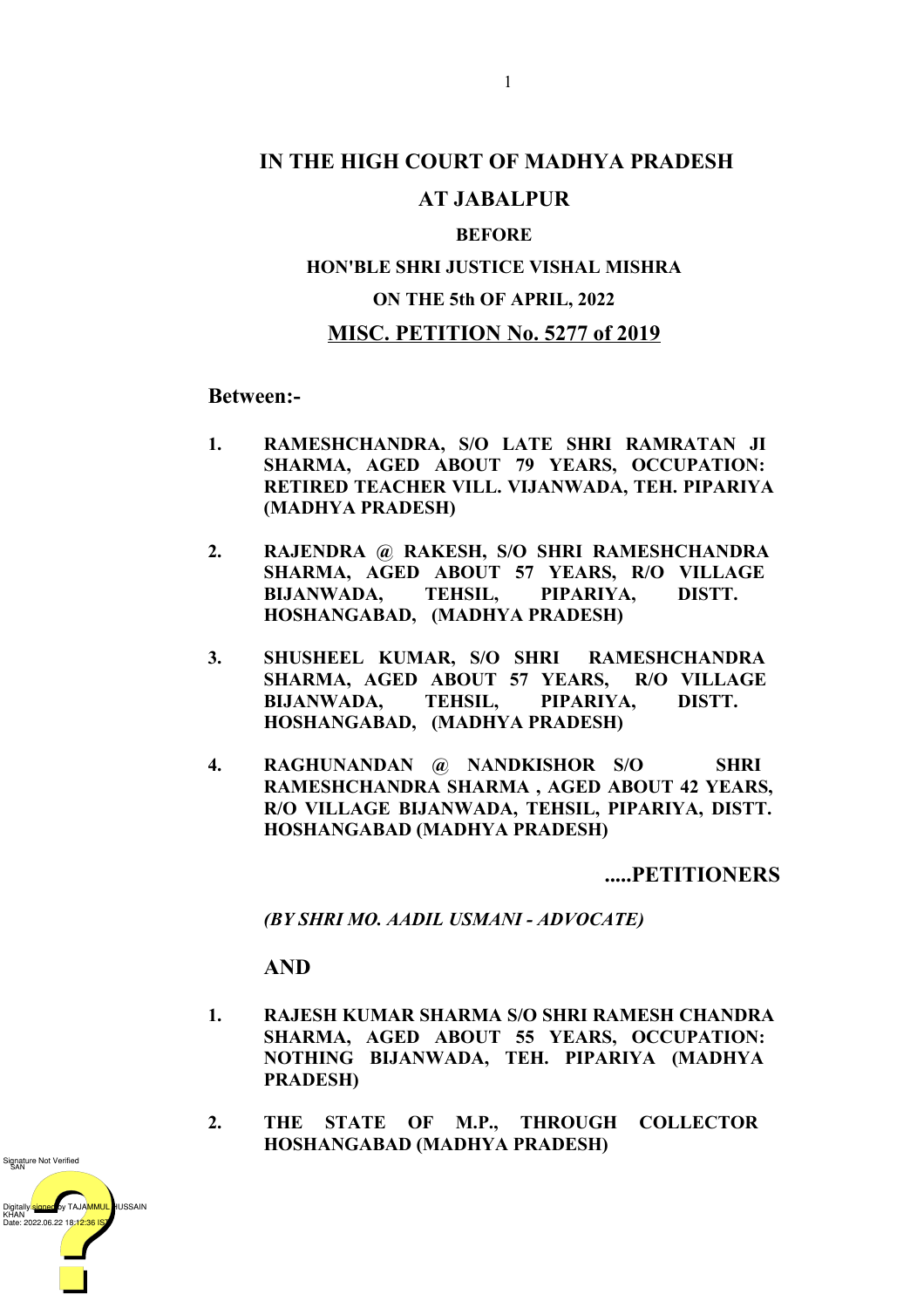#### **3. SMT. SHIVA PUROHIT D/O SHRI RAMESH CHANDRA SHARMA W/O SHRI RATAN PUROHIT, AGED ABOUT 47 YEARS, OCCUPATION: HOUSE WORK R/O ORDINANCE FACTORY BHUSAWAL (MAHARASHTRA)**

#### **.....RESPONDENTS**

#### *(BY SHRI DAYARAM VISHWAKARMA – ADVOCATE FOR RESPONDENT NO.1)*

*This petition coming on for admission this day, the court passed the following:*

**-----------------------------------------------------------------------------------**

#### **ORDER**

With the consent of the parties the matter is finally heard.

1. The present petition has been filed assailing the order dated 16.09.2019, passed in RCS No.41A/2018, by First Civil Judge Class-II, Pipariya, District Hoshangabad; whereby, the application filed by the petitioners under Order 3 Rule 1 of CPC seeking permission to record the evidence through his registered Power of Attorney i.e. his son Shusheel Kumar Sharma was rejected.

2. It is submitted that the petitioners/plaintiffs filed a civil suit for declaration of title and permanent injunction with respect to the suit property bearing Khasra No.96, Area being 8.36 Acres against the respondent no.1, which is a joint property of a Hindu Undivided Family, but the Survey No.96/1, Area being 1.529 Hectares out of the said property has wrongly been registered in the name of the

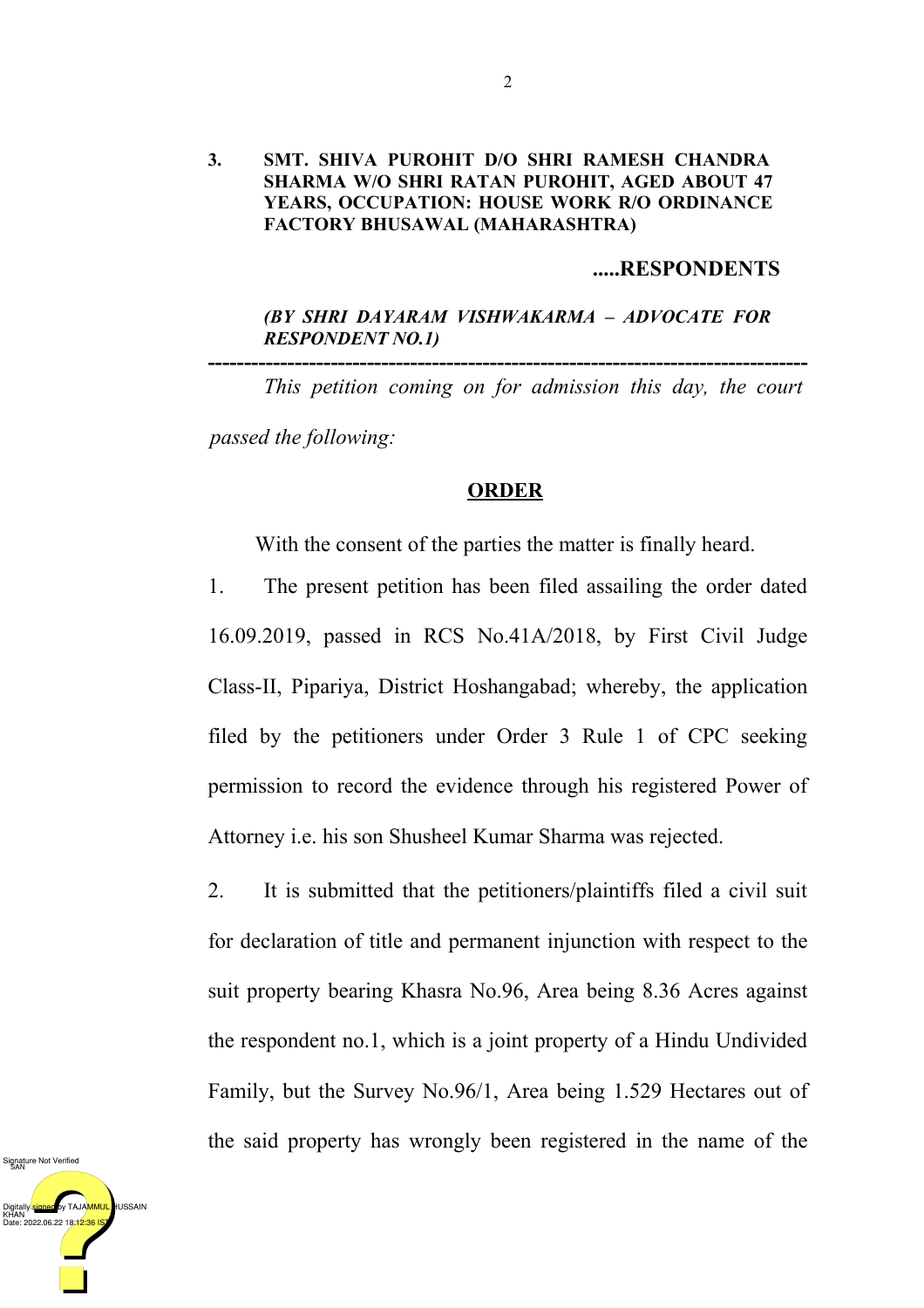respondent no.1/defendant no.1. He has also sought the relief of permanent injunction to restrain the respondent no.1 to alienate or transfer the said property in some other names. On summons being issued, the respondent no.1/defendant no.1 appeared in the civil suit and filed the written statement denying all the averments and has further taken a plea that the plaint is not being filed within limitation and prayed for dismissal of the civil suit. During the pendency of the civil suit, the plaintiff no.1 Rameshchandra executed a registered Power of Attorney in favour of his son Shusheel Kumar Sharma pointing out that he is aware of all the aspects of the disputed land and the dispute going on between the parties and as he is his son; therefore, he is in a position to depose before the learned trial Court. On the basis of such registered Power of Attorney, an application under Order 3 Rule 1 of CPC has been filed before the trial Court praying for conducting the proceedings of the Civil Suit to the Power of Attorney holder i.e. his son and further prayed to record the evidence through his Power of Attorney to know everything about the dispute and the disputed property.

3. It is submitted that it is a registered Power of Attorney and the son of the petitioner/plaintiff is the Power of Attorney holder, who is well aware of all the aspects of the case; therefore, he can very well

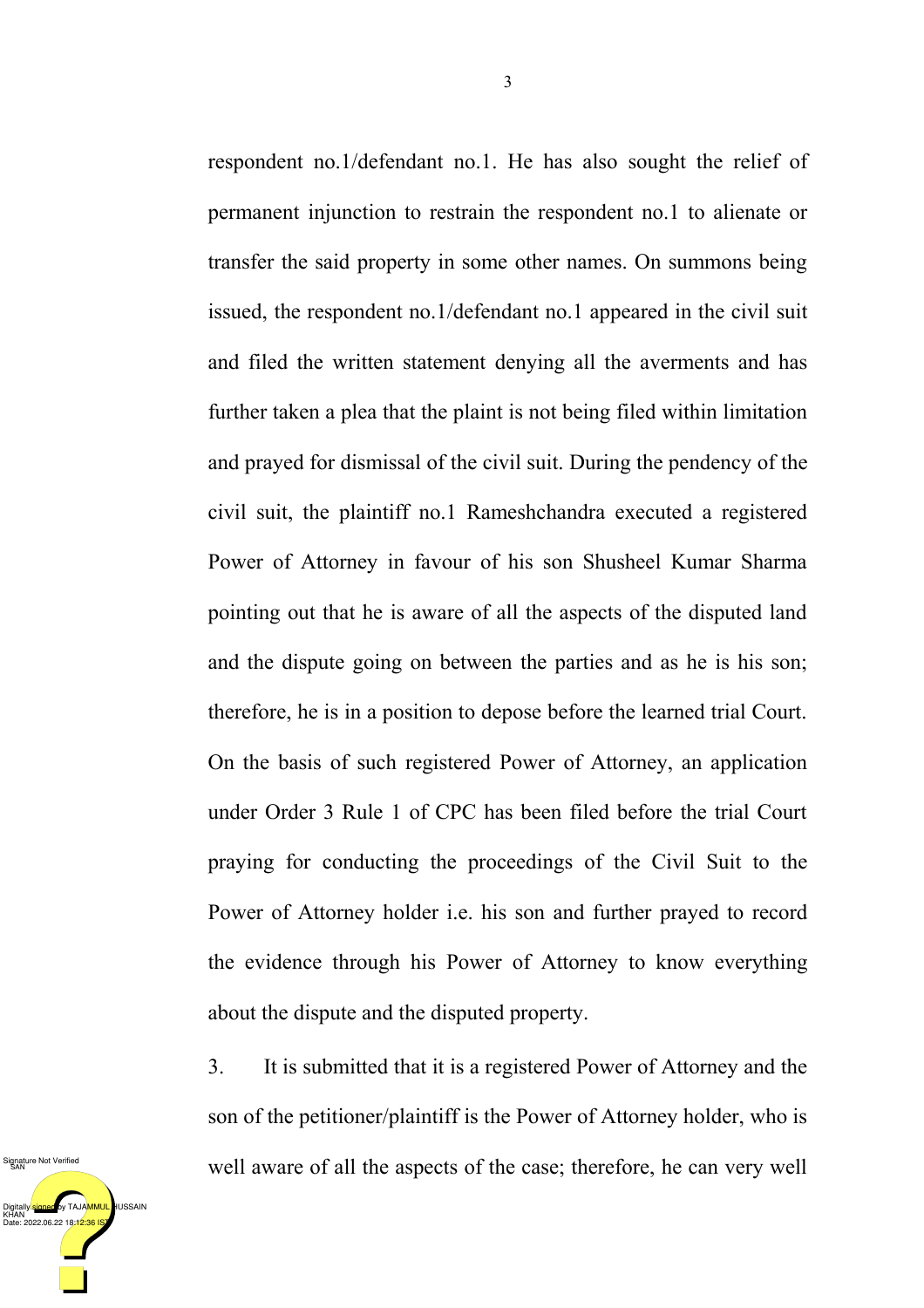depose before the trial Court in place of the plaintiff no.1. Placing reliance upon the judgment passed by the Coordinate Bench in the case of **Bashir Vs. Smt. Hussain Bano** reported in 2005 (2) **M.P.L.J. 230**; wherein, it was observed that the Power of Attorney holder a member of family can depose on her behalf regarding her bonafide need. It was a case of eviction and the permission was granted to the Power of Attorney to record the evidence on behalf of principal plaintiff. Placing further reliance upon the judgment passed in the case of **Vimla Devi Vs. Dulichand** reported in **1994 (1) MPJR 144**; wherein, it was held that the husband being the Power of Attorney holder has appeared and deposed in place of his wife before the trial Court was accepted by the learned trial Court and it was observed that the non examination of the plaintiff was not fatal for the case. It is argued that as the son is aware of all the facts and circumstances of the present case and also well aware of the disputed property; therefore, he can very well depose in place of the original plaintiff, who is aged about 80 years and is very weak to approach the Court for deposition. Therefore, the order passed by the learned trial Court rejecting the application is *per se* illegal.

4. Per contra, counsel appearing for the respondents have vehemently opposed the contention and supported the impugned

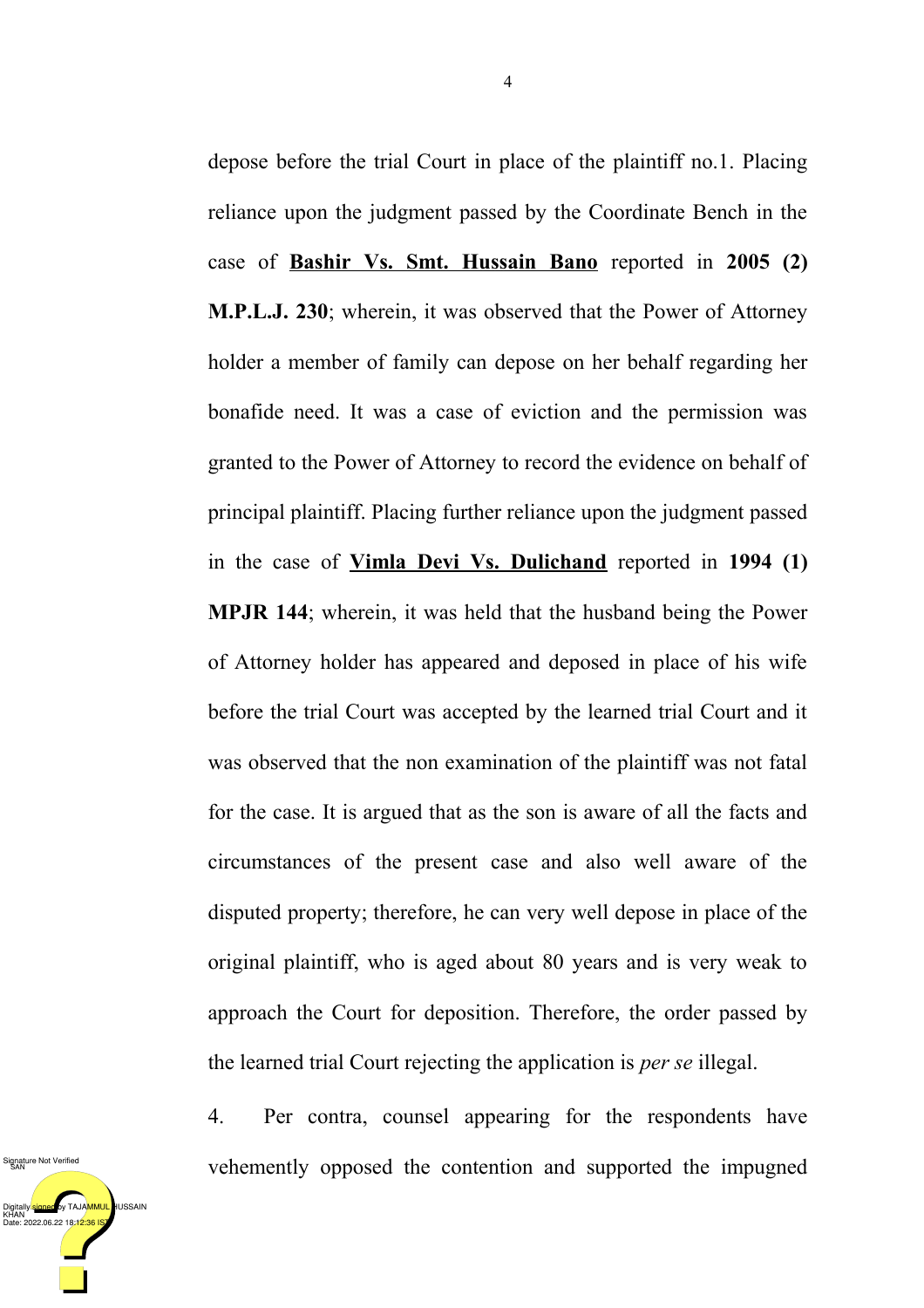order stating therein that the learned trial Court has passed a well reasoned and a justified order rejecting the application. It is submitted that under Order 3 Rules 1 and 2 of CPC which empowers the Power of Attorney holder to act on behalf of the principal plaintiff is only with respect to the act or proceedings which have to be carried out before the learned trial Court but as far as deposition or entering into the witness box is concerned the same is different act and can only be done by the principal plaintiff. It is argued that he can only depose for the act which he has done and not for the act which the principal has done. Therefore, he cannot depose for the principal in respect of the matter which only the principal can have personal knowledge and in respect of which the principal is entitled to be cross examined. The learned trial Court has rightly rejected the application. The deposition of the principal can also be recorded by way of commission for which appropriate application should have been filed before the trial Court. There is no illegality in the impugned order placing reliance upon the judgment passed by the Supreme Court in the case of **Janki Vashdeo Bhojwani and another Vs. Indusind Bank Ltd. and others** reported in **AIR 2005 SC 239**, he has prayed for dismissal of the writ petition.

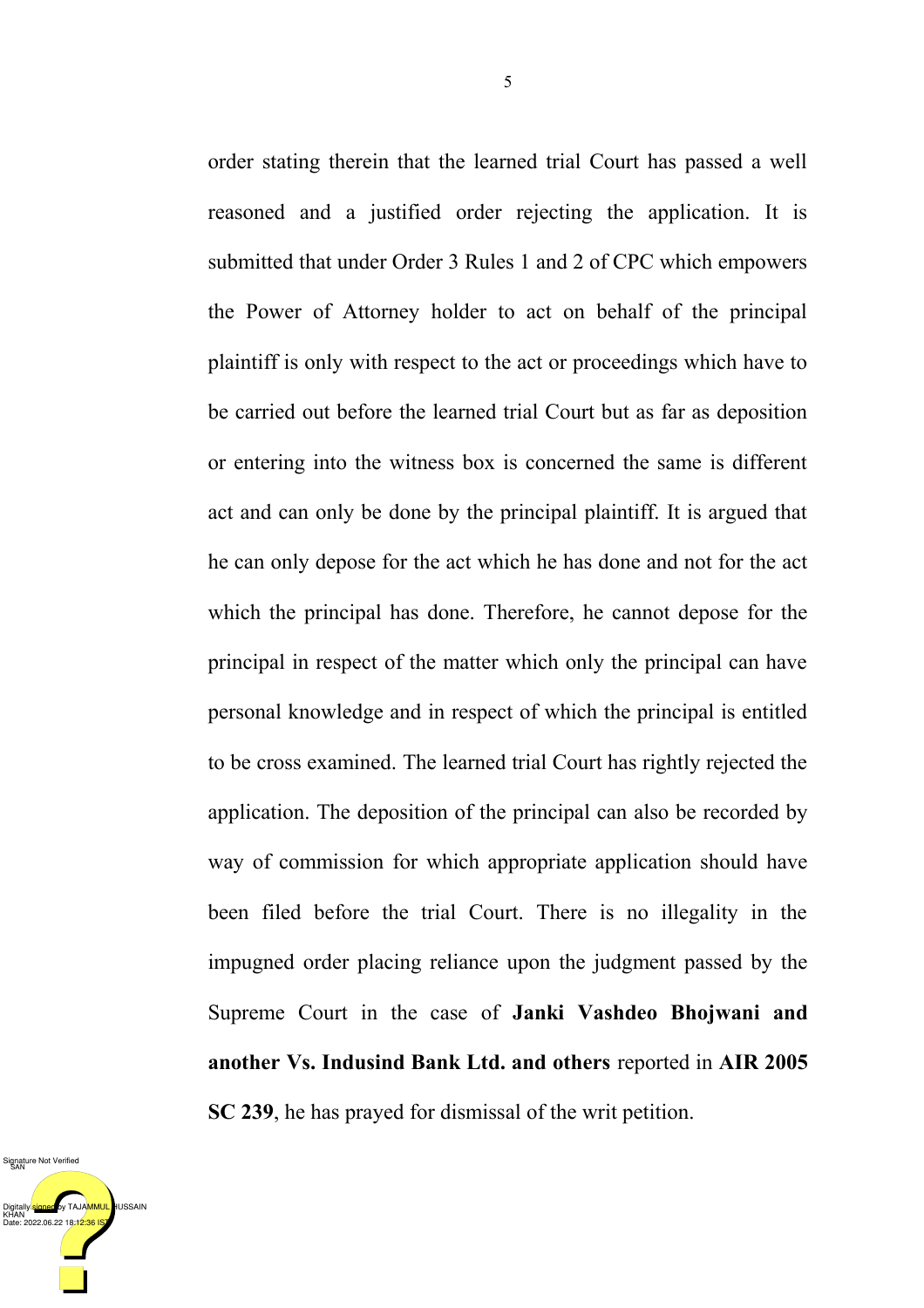5. Heard the learned counsels for the parties and perused the record.

6. From the perusal of the record, it is not disputed that the Civil Suit has been filed for declaration of title and permanent injunction with respect to the property in question. The registered Power of Attorney was executed by the plaintiff no.1 Rameshchandra in favour of his son Shusheel Kumar Sharma stating there that he is known to the facts and circumstances of the case and can depose on his behalf before the trial Court and also conduct the proceedings of the Civil Suit. As far as conduction of the proceedings before the trial Court is concerned, the same are always permissible. The proceedings of the Civil Suit can also be conducted by the Power of Attorney on behalf of the principal, but as far as deposition or entering into the witness box is concerned, the same is not permissible in view of the law laid down by the Supreme Court in the case of **Janki Vashdeo Bhojwani and another (supra)**; wherein, the Hon'ble Supreme Court has considered the provisions of Order 3 Rules 1 and 2 of CPC and Power of Attorney at Section 2 and has held that the word 'act' employed in Order 3 Rules 1 and 2 of CPC is confined only with respect to the act done by the Power of Attorney holder in exercise of the powers granted by the instrument.

DigitallyI<mark>signed </mark>by TAJA<mark>MMUL,</mark> HUSSAIN<br>KHAN<br>Date: 2022.06.22 18:12:36 IST Signature Not Verified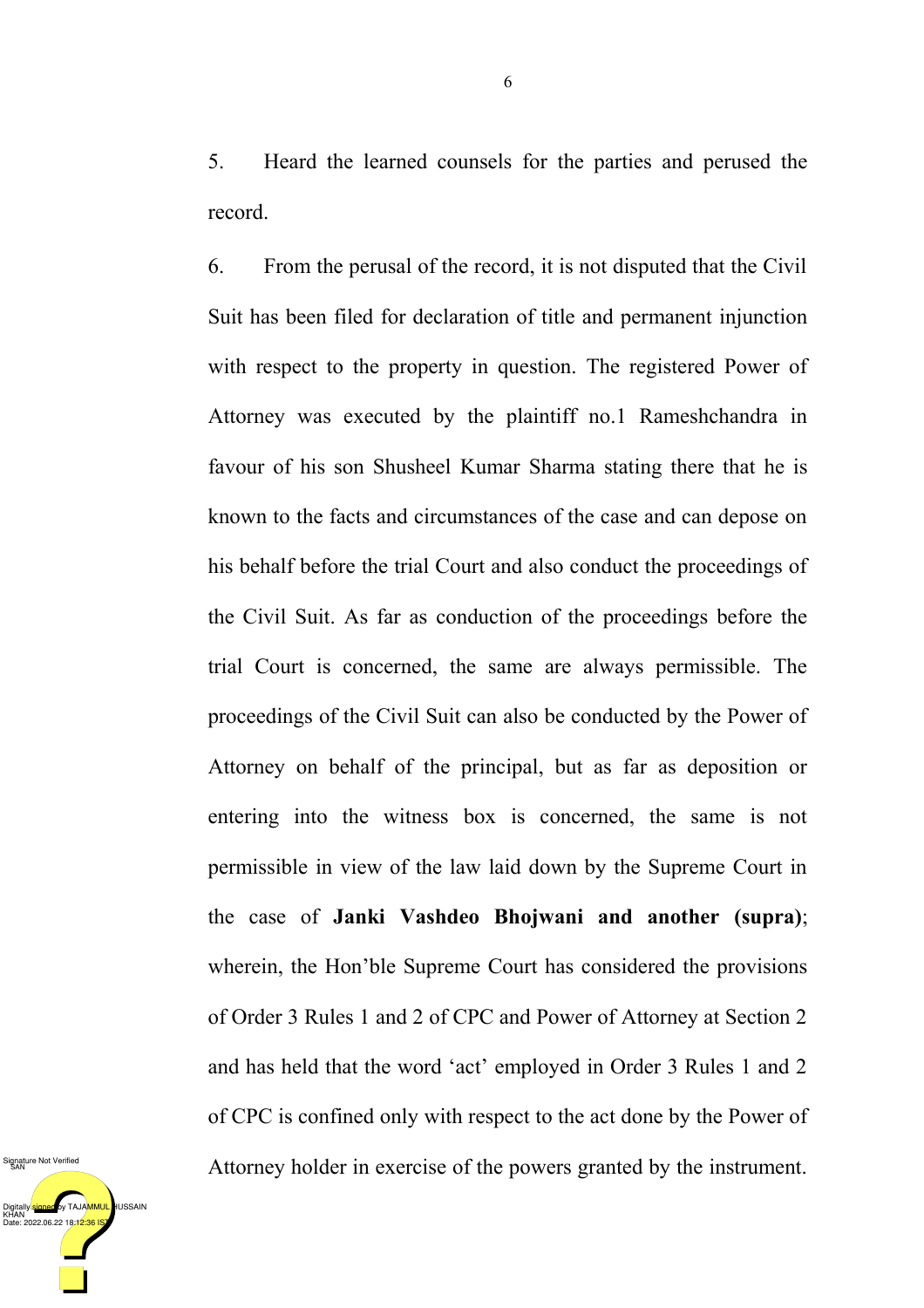It would not include deposition in place and instead of the principal. It was further held that the Power of Attorney holder can appear as a witness in his personal capacity only and not on behalf of the principal. The Hon'ble Supreme Court has considered various judgments passed by the Courts and has held that the judgment passed by the Rajasthan High Court in the case of **Shambhu Dutt Shastri Vs. State of Rajasthan**, **1986 (2) WLL 713** and in the case of **Ram Prasad Vs. Hari Narain and ors.** reported in **AIR 1998 Raj 185** were held to be the correct laws and the judgment passed by the Bombay High Court in the case of **Shri Humberto Luis and <u>anr. Vs. Floriano Armando Luis and anr.</u> reported in 2000 (1) Mh.L.J. 690** was held to be not a good law and was overruled. The Hon'ble Supreme Court while considering the aforesaid has observed as under:-

*13. Order III, Rules 1 and 2 CPC, empowers the holder of power of attorney to "act" on behalf of the principal. In our view the word "acts" employed in Order III, Rules 1 and 2 CPC, confines only in respect of "acts" done by the power of attorney holder in exercise of power granted by the instrument. The term "acts" would not include deposing in place and instead of the principal. In other words, if the power of attorney holder has rendered some "acts" in pursuance to power of attorney, he may depose for the principal in respect of such acts, but he cannot depose for the principal for the acts done by the principal and not by him. Similarly, he cannot depose for the principal in*

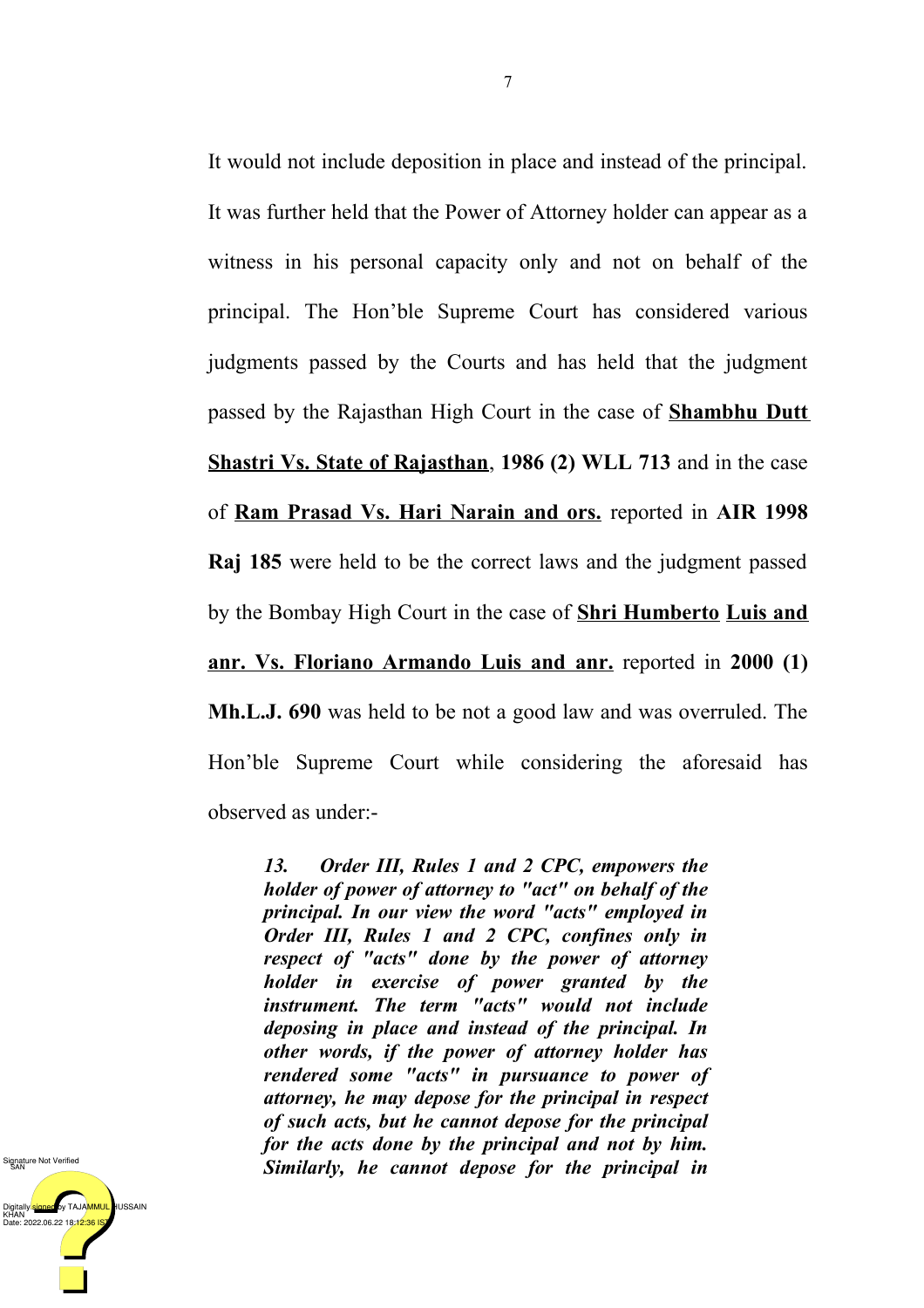*respect of the matter which only the principal can have a personal knowledge and in respect of which the principal is entitled to be cross-examined.*

*14. Having regard to the directions in the order of remand by which this Court placed the burden of proving on the appellants that they have a share in the property, it was obligatory on the part of the appellants to have entered the box and discharged the burden. Instead, they allowed Mr. Bhojwani to represent them and the Tribunal erred in allowing the power of attorney holder to enter the box and depose instead of the appellants. Thus, the appellants have failed to establish that they have any independent source of income and they had contributed for the purchase of the property from their own independent income. We accordingly hold that the Tribunal has erred in holding that they have a share and are co-owners of the property in question. The finding recorded by the Tribunal in this respect is set aside.*

*15. Apart from what has been stated, this Court in the case of Vidhyadhar vs. Manikrao and Another, (1999) 3 SCC 573 observed at page 583 SCC that "where a party to the suit does not appear in the witness-box and states his own case on oath and does not offer himself to be cross-examined by the other side, a presumption would arise that the case set up by him is not correct".*

*16. In civil dispute the conduct of the parties is material. The appellants have not approached the Court with clean hands. From the conduct of the parties it is apparent that it was a ploy to salvage the property from sale in the execution of Decree.*

*17. On the question of power of attorney, the High Courts have divergent views. In the case of Shambhu Dutt Shastri Vs. State of Rajasthan, 1986 2 WLL 713 it was held that a general power of attorney holder can appear, plead and act on behalf of the party but*

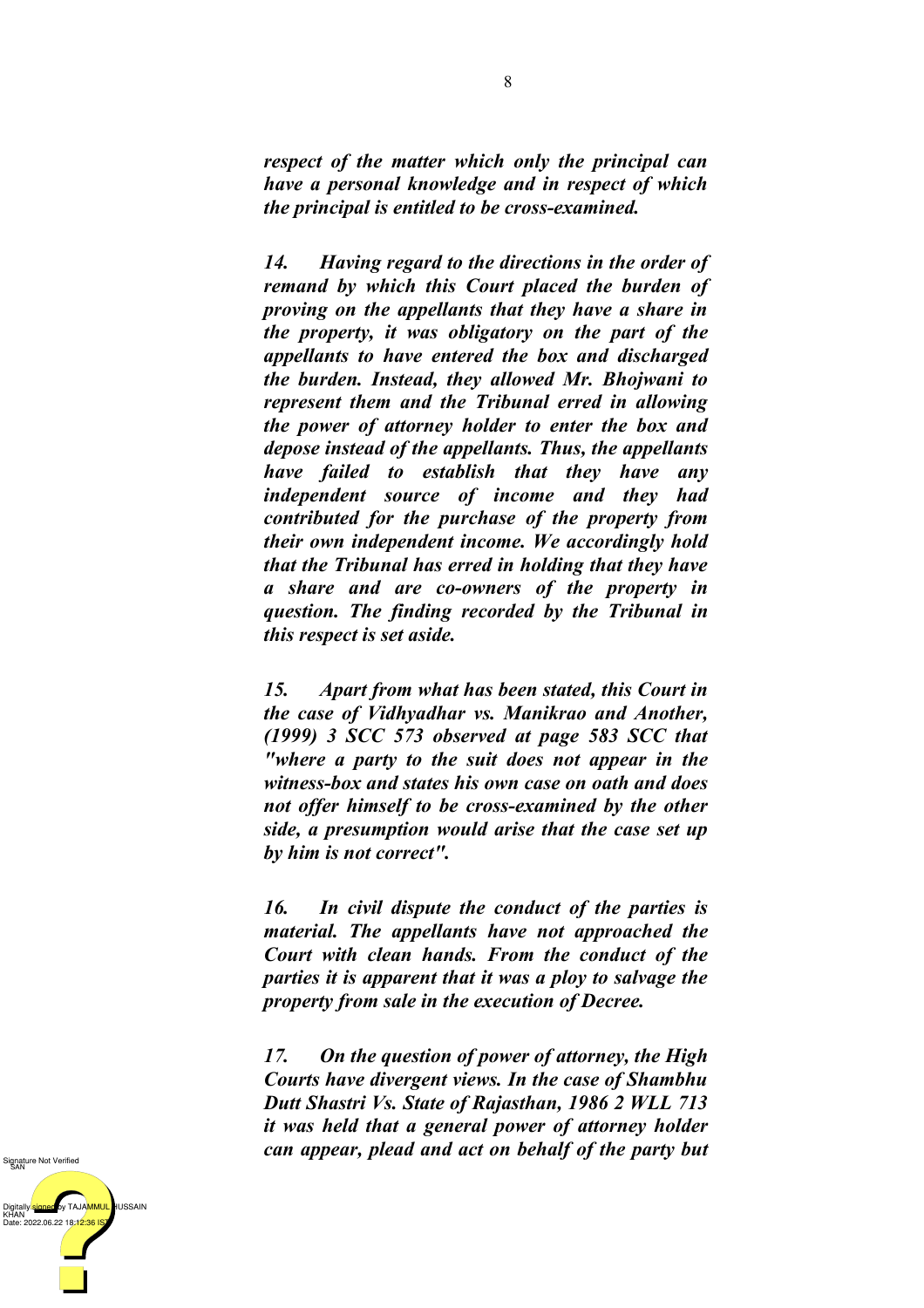*he cannot become a witness on behalf of the party. He can only appear in his own capacity. No one can delegate the power to appear in witness box on behalf of himself. To appear in a witness box is altogether a different act. A general power of attorney holder cannot be allowed to appear as a witness on behalf of the plaintiff in the capacity of the plaintiff.*

*18. The aforesaid judgment was quoted with the approval in the case of Ram Prasad Vs. Hari Narain & Ors. AIR 1998 Raj. 185. It was held that the word "acts" used in Rule 2 of Order III of the CPC does not include the act of power of attorney holder to appear as a witness on behalf of a party. Power of attorney holder of a party can appear only as a witness in his personal capacity and whatever knowledge he has about the case he can state on oath but be cannot appear as a witness on behalf of the party in the capacity of that party. If the plaintiff is unable to appear in the court, a commission for recording his evidence may be issued under the relevant provisions of the CPC.*

*19. In the case of Dr. Pradeep Mohanbay Vs. Minguel Carlos Dias reported in 2000 Vol.102 (1) Bom.L.R. 908, the Goa Bench of the Bombay High Court held that a power of attorney can file a complaint under Section 138 but cannot depose on behalf of the complainant. He can only appear as a witness.*

*20. However, in the case of Humberto Luis & Anr. Vs. Floriano Armando Luis & Anr. reported in 2002 (2) Bom.C.R.754 on which the reliance has been placed by the Tribunal in the present case, the High Court took a dissenting view and held that the provisions contained in order III Rule 2 of CPC cannot be construed to disentitle the power of attorney holder to depose on behalf of his principal. The High Court further held that the word "act" appearing in order III Rule 2 of CPC takes within its sweep "depose". We are unable to agree with this*

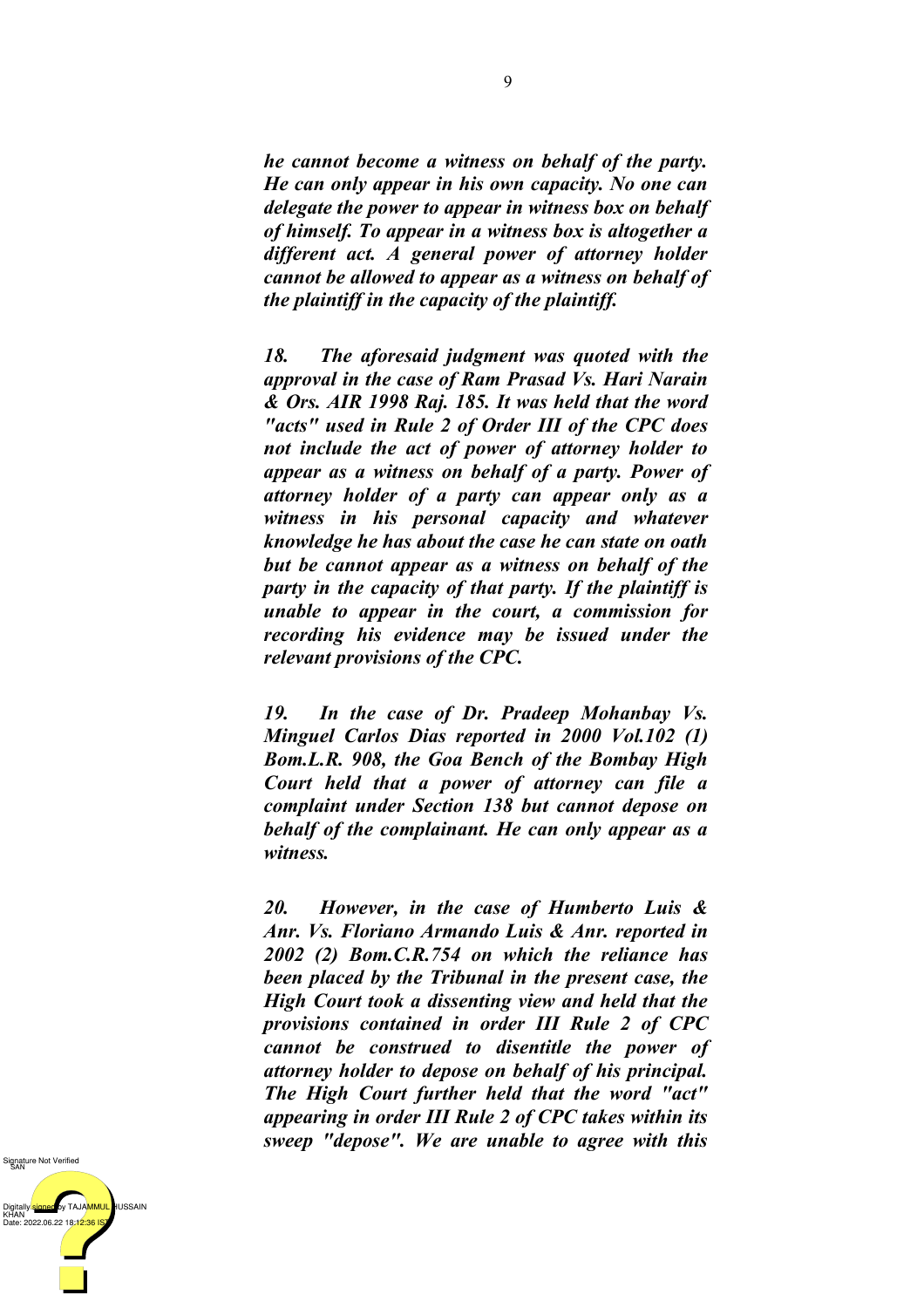*view taken by the Bombay High Court in Floriano Armando (supra).*

*21. We hold that the view taken by the Rajasthan High Court in the case of Shambhu Dutt Shastri (supra) followed and reiterated in the case of Ram Prasad (supra) is the correct view. The view taken in the case of Floriano Armando Luis (supra) cannot be said to have laid down a correct law and is accordingly overruled.*

7. From the perusal of the aforesaid, it is apparently clear that the Power of Attorney holder can appear in the witness box in his personal capacity and not on behalf of the principal. It is the principal who has to depose and to be cross-examined before the trial Court and if he is not in a position to appear before the trial Court a commission for recording his evidence may be issued under the relevant provisions of the CPC. The Coordinate Bench of this Court in the case of **Jethanand and Company Vs. Mohan and Company (2007) 3 M.P.L.J. 584** has considered the similar question and placing reliance upon the judgment in the case of **Janki Vasudev Bhojwani (supra)** and other judgments of the Supreme Court in the case of **Chandradhar Goswami and Ors. Vs. Gauhati Bank Ltd.** reported in **AIR 1967 SC 1058** and in the case of **Central Bureau of Investigation Vs. V.C. Shukla and Ors.** reported in **AIR 1998 SC 1406** and has held as under:-

DigitallyI<mark>signed </mark>by TAJA<mark>MMUL,</mark> HUSSAIN<br>KHAN<br>Date: 2022.06.22 18:12:36 IST Signature Not Verified<br>SAN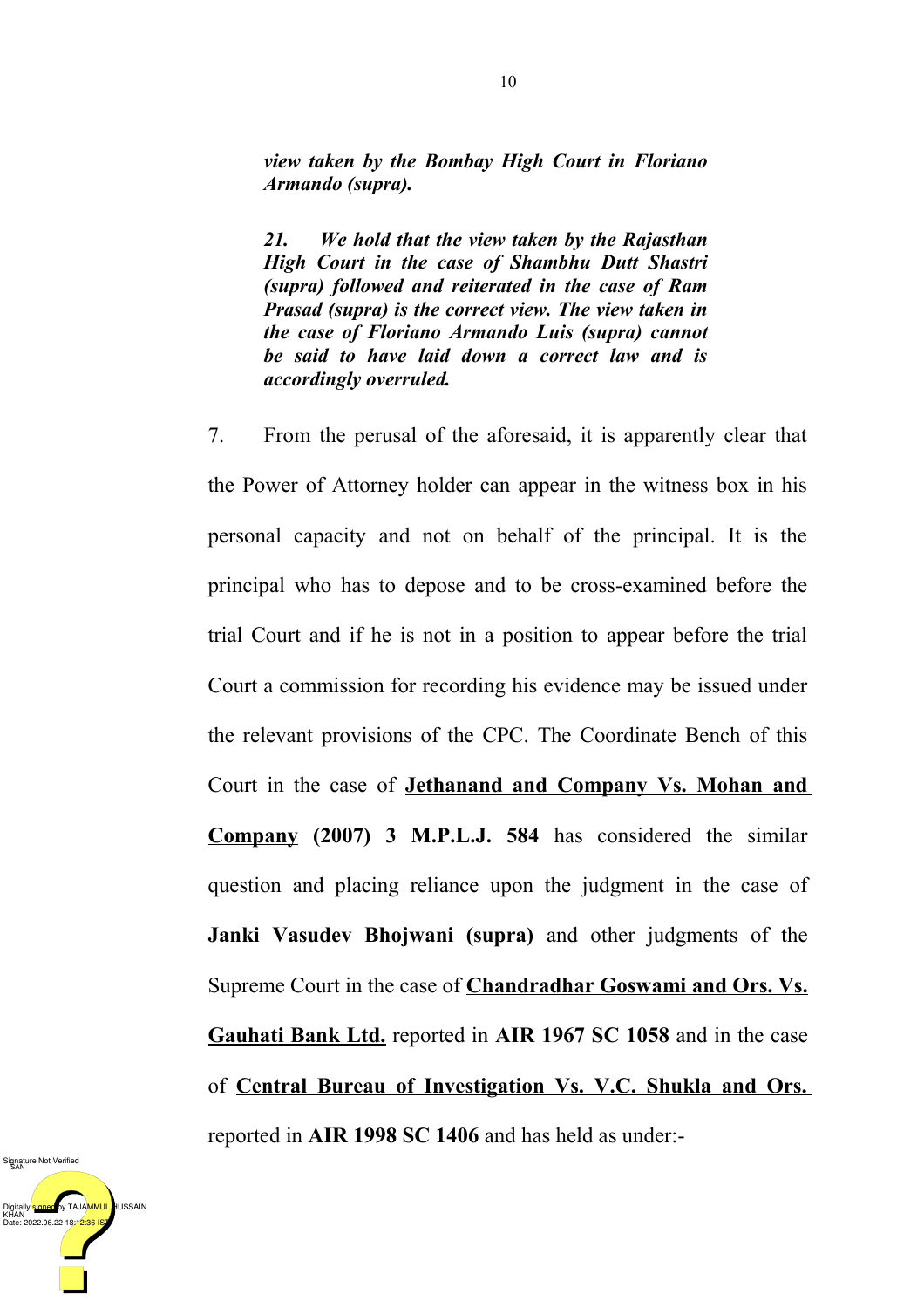*"13. By inviting my attention to the evidence of Vishnu Kumar Jaiswal (P.W. 1), it has been argued that as per this witness he was not having any personal knowledge about the transaction that the goods were sold to defendant and the plaintiff-firm did not examine any of its partner having personal knowledge about the transaction and delivery of goods to the defendant and its non-payment and, therefore, an adverse inference should have been drawn against the plaintiff. By placing reliance on the decision of Supreme Court Janki Vashdeo Bhojwani and Anr. v. Indusind Bank Ltd. and Ors. 2005(1) MPLJ 421, it has been submitted that Vishnu Kumar Jaiswal is only the power of attorney holder of plaintiff- firm, but he cannot appear as a witness on behalf of the party in the capacity of that party. By inviting the attention of this Court to Section 34 of the Evidence Act, it has been contended that plaintiff-firm was obliged to produce and prove the accounts but the accounts are not filed and proved, therefore, the suit of plaintiff cannot be decreed. In support of his contention, learned Counsel has placed reliance on two decisions of the Supreme Court, they are Chandradhar Goswami and Ors. v. Gauhati Bank Ltd., MR 1967 SC1058 and Central Bureau of Investigation v. V.C. Shukla and Ors. . On these premised submissions, it has been argued that since the plaintiff has failed to prove its case, the suit be dismissed.*

*19. The Supreme Court in the case of Chandradhar Goswami (supra), has specifically held that no person can be charged with liability merely on the basis of entries in books of account, even where such books of account are kept in the regular course of business. The Supreme Court has further laid down the law that there has to be further evidence to prove payment of the money which may appear in the books of account in order that a person may be charged with liability thereunder, except where the person to be charged accepts the correctness of the books of account and does not challenge them. In the present case, the cash book has not all been proved nor there is any evidence that*

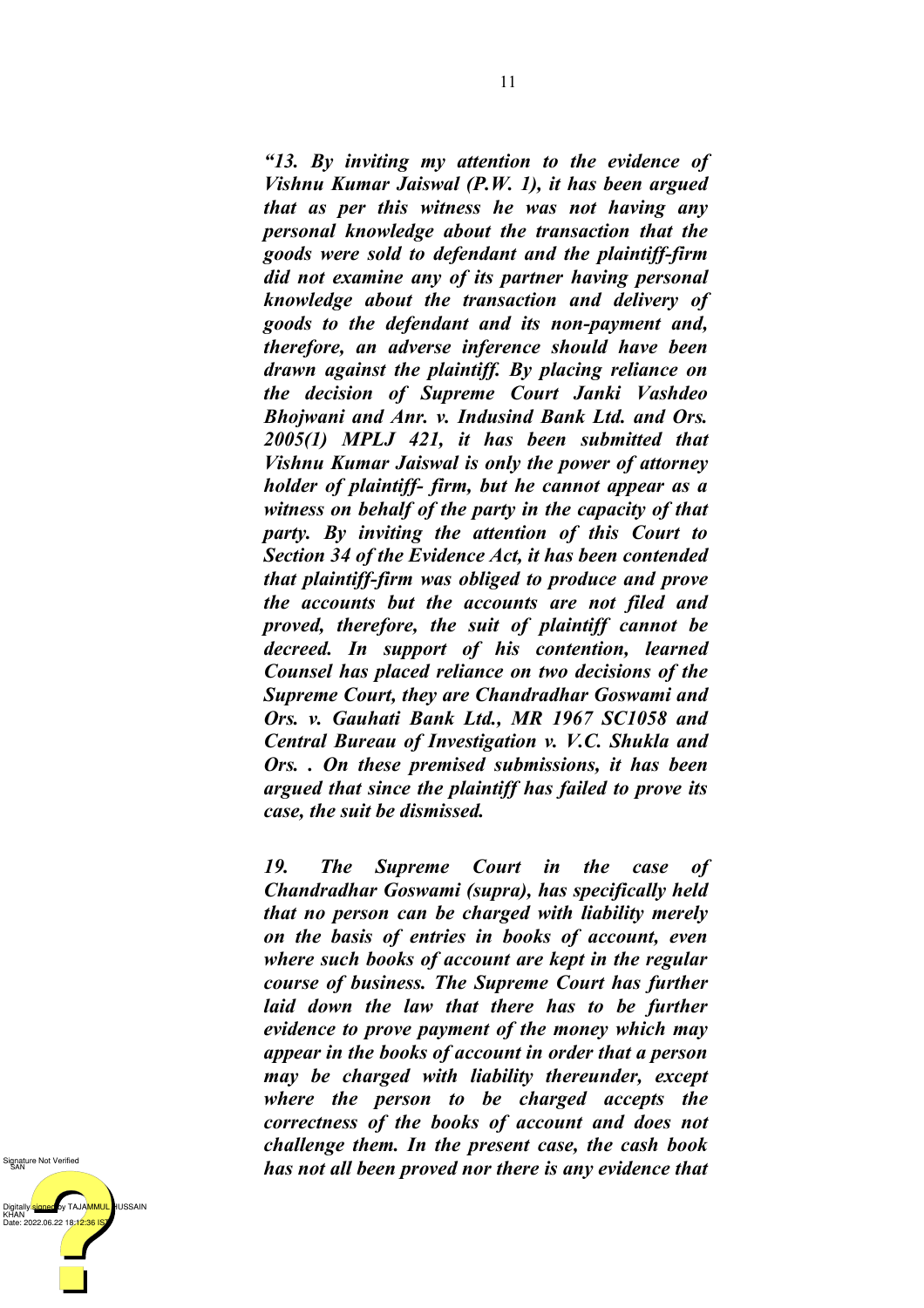*entries in books of account are regularly kept in the course of business. In order to attract Section 34 of the Evidence Act it should come in the evidence that entries in the books of account are regularly kept in the course of business. This has not at all been stated by said Vishnu Kumar Jaiswal in his evidence nor the cash book has been proved and marked as exhibit in the Trial Court by providing opportunity of crossexamination to the defendant. I may further add that such entries cannot by itself be sufficient for fastening liability on any person. P.W. 1-Vishnu Kumar Jaiswal, the sole witness, is not having any personal knowledge about the transaction embodied in the ledgers. The account books are not in themselves proved the liability and the liability was required to be proved by other evidence also. The entries in books of account regularly kept in the course of business though relevant are corroborative evidence and mere production and proof of these entries is not by itself sufficient to charge any one with liability and there must be some other independent evidence to prove the transaction, therefore, no reliance could be placed on these entries. Since there is no corroborative evidence and the entries are also not proved by examining the person who is acquainted or under whose handwriting such entries were made, I am of the view that plaintiff's suit cannot be decreed."*

8. From the perusal of the aforesaid judgments passed by the Supreme Court as well as the Coordinate Bench of this Court it is apparently clear that it is only the principal, who can appear in the witness box and be cross-examined. As far as the Power of Attorney holder is concerned, the Power of Attorney holder is having a right to conduct the proceedings of the trial Court. As far as entering into the witness box is concerned, he cannot enter into the witness box

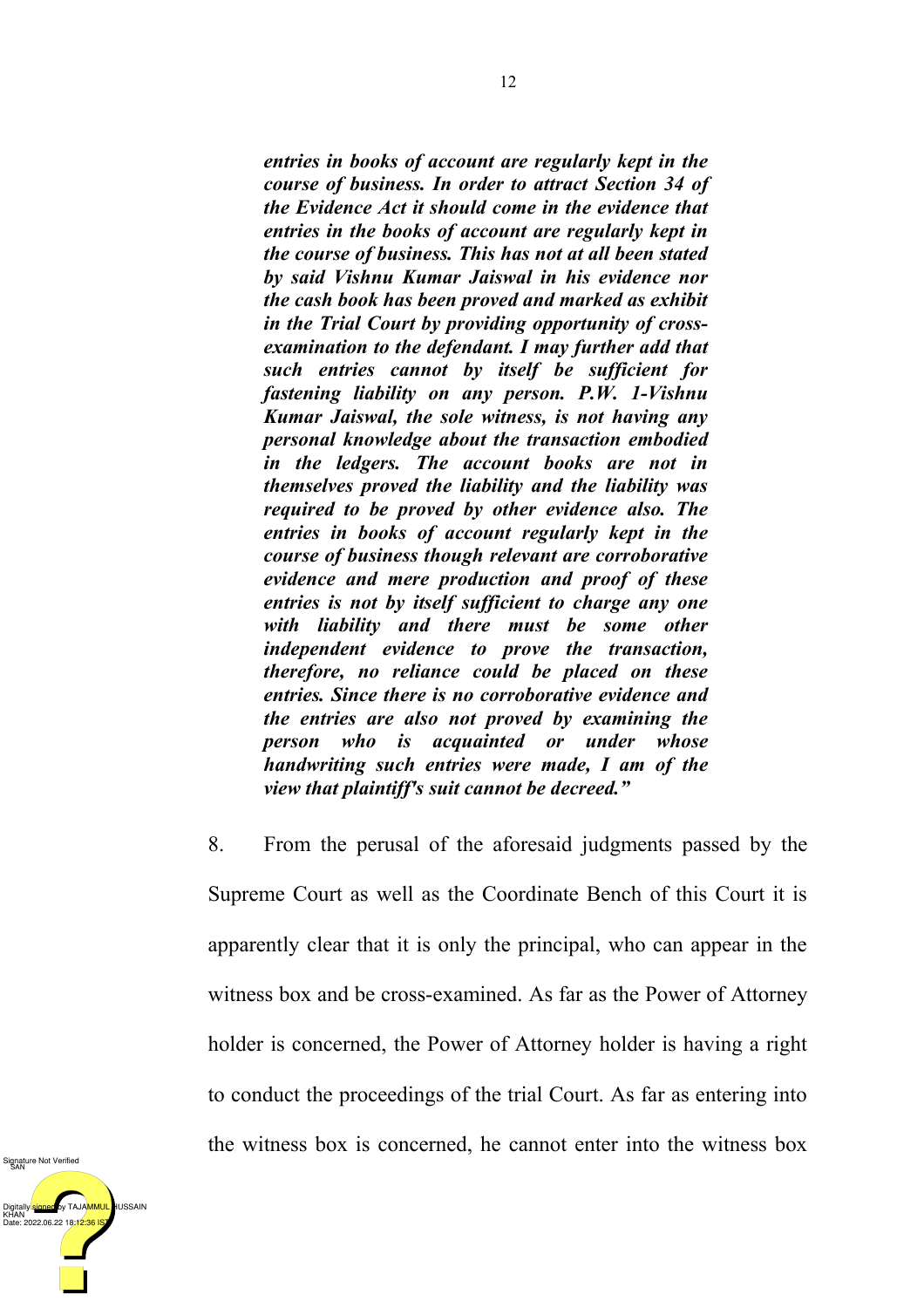on behalf of the principal but appear as a witness in his personal capacity only. There are provisions in the CPC for getting the witnesses recorded by issuance of commission also. Therefore, the learned trial Court was justified in rejecting the application filed by the plaintiff under Order 3 Rules 1 and 2 of CPC for recording his evidence on behalf of the Power of Attorney. It is a well reasoned and a justified order passed by the learned trial Court, which does not call for any interference in the present petition.

9. It is a petition under Article 227 of the Constitution of India having limited scope of interference as has been held by the Hon'ble Supreme Court in the case of **Shalini Shyam Shetty Vs. Rajendra Shhankar Patil** reported in **(2010) 8 SCC 329**, wherein, certain guidelines have been issued by the Supreme Court, which are as under:-

 *"The scope of interference under Article 227 of the Constitution is limited. If order is shown to be passed by a Court having no jurisdiction, it suffers from manifest procedural impropriety or perversity, interference can be made. Interference is made to ensure that Courts below act within the bounds of their authority. Another view is possible, is not a ground for interference. Interference can be made sparingly for the said purpose and not for correcting error of facts and law in a routine manner."*